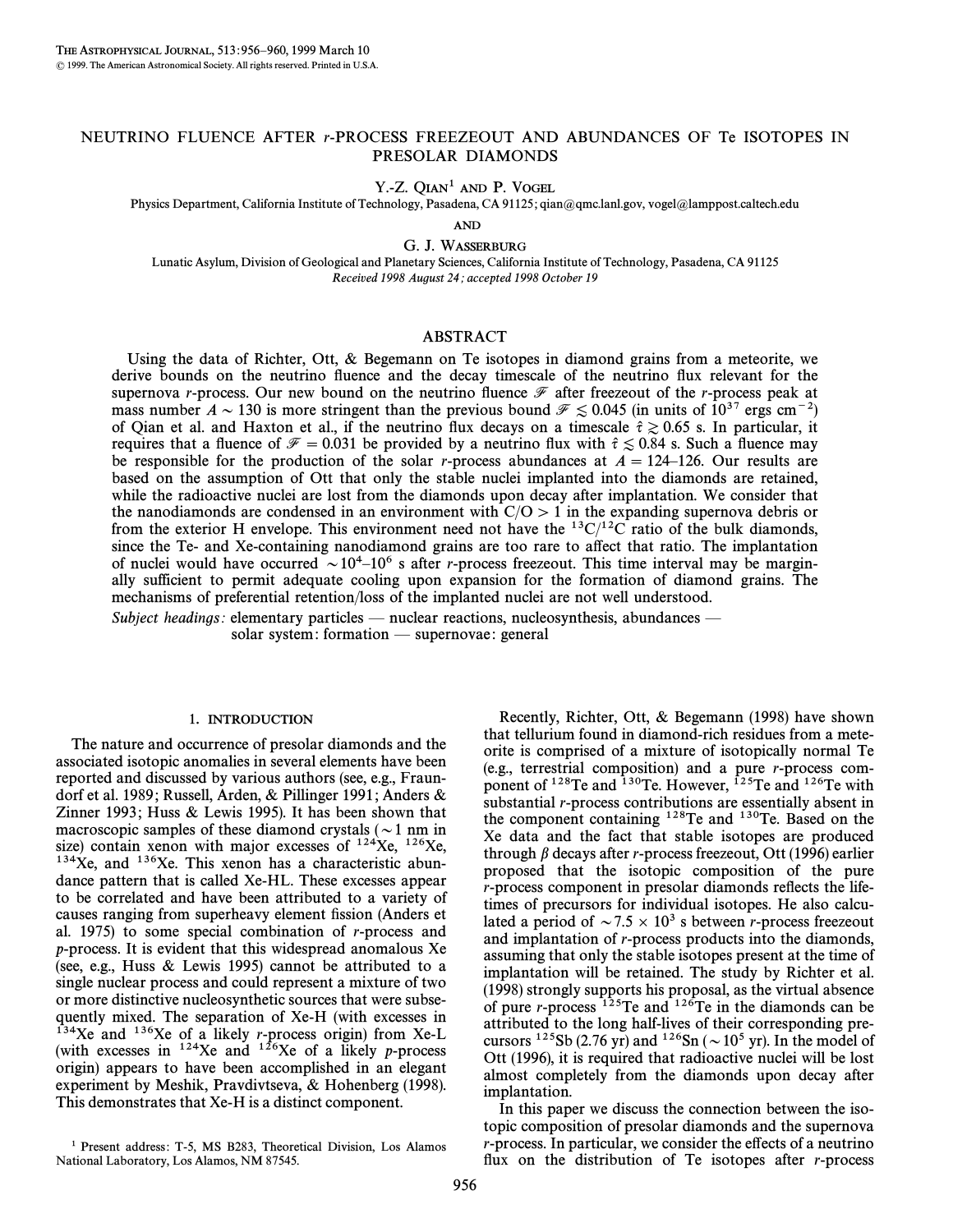freezeout. The high abundance of  $128$ Sn, the precursor for  $128$ Te, could facilitate appreciable production of  $126$ Te because of interactions with neutrinos. By using the data of Richter et al. (1998), we can derive a bound on the neutrino fluence to which nuclei were subject subsequent to the freezeout of the r-process in a supernova environment. This bound is presented in  $\S 2$ . We recognize that the mechanism of implantation and retention/loss of volatile elements like Te and Xe in the very fine diamond crystallites is still enigmatic. These and other general issues will be discussed later in  $\S$  3. For simplicity, we assume the following time sequence and environment illustrated in Figure 1.

At time  $t_{\text{ej}}$ , some material is ejected from the neutron star<br>oduced by the core collapse and the subsequent superproduced by the core collapse and the subsequent supernova explosion. Within the moving material, the r-process starts at  $t_0$  and continues to  $t_{\text{FO}}$ , the time of freezeout. By definition, the r process involves rapid neutron conture definition, the  $r$ -process involves rapid neutron capture onto seed nuclei (with  $\beta$  decays and possibly also  $v_e$  capture reactions playing important roles; see, e.g., Kratz et al. 1993; Fuller & Meyer 1995; McLaughlin & Fuller 1996, 1997; Qian et al. 1997; Haxton et al. 1997; Qian, Vogel, & Wasserburg 1998). At  $t_{\rm FO}$ , which is taken to coincide with the time  $t = 0$ , all the neutrons are exhausted and the nonuthe time  $t = 0$ , all the neutrons are exhausted and the population of nuclei is assumed to reach the r-process peak at the magic neutron number  $N = 82$ . Subsequent to freezeout (i.e., at  $t > 0$ ), these nuclei are subject to modification by further neutrino interactions (for  $\sim$  10 s, the so-called postprocessing) and  $\beta$  decays and to implantation into the preexisting diamond grains (with retention of only the stable nuclei). The freezeout abundances of all nuclear species in the  $N = 82$  peak would correspond to the normal solar r-process yields at mass number  $A \sim 130$  after the postprocessing, and all of the  $\beta$  decays are completed.

Diamond grains are assumed to be formed at the time  $t_{\text{DF}}$ after freezeout, and nuclei can be implanted into them anytime afterward. At  $t_{\text{ret}}$  (about a few hours), the grains are



FIG. 1<sup> $-$ Time sequence of events relevant for the origin of r-process Te</sup> and Xe isotopes in presolar diamonds. The r-process is considered to take place in the material ejected from the neutron star produced in a supernova. This material experiences a neutrino flux that decreases with time. After  $r$ -process freezeout, the neutrino flux is assumed to decay exponentially on a characteristic timescale  $\hat{\tau}$ . A few hours after freezeout, the r-process material catches up with the previously ejected supernova material, implanting r-process nuclei into the earlier formed diamonds. However, only the implanted stable nuclei will be retained indefinitely when the diamond grains become sufficiently cool.

sufficiently cool so that the implanted stable nuclei will be retained indefinitely. However, radioactive nuclei will, by recoil or lattice site damage, be lost from the microcrystals upon decay after implantation (Ott 1996). We now address the effects of neutrino-nucleus interactions immediately after  $t_{\rm FO}$  that can significantly alter the abundances of stable Te isotopes at  $t_{\text{rel}}$  and we derive a bound on the neutrino  $\Gamma$  and  $\Gamma$  and we derive a bound on the neutrino fluence after  $r$ -process freezeout.

## 2. BOUND ON NEUTRINO FLUENCE AFTER r-PROCESS FREEZEOUT

The Te isotopic abundance ratios are <sup>125</sup>Te: <sup>126</sup>Te:<br><sup>128</sup>Te: <sup>130</sup>Te = 0.0006 + 0.0018: 0.0001 + 0.0037:  $130\text{Te} = 0.0006 \pm 0.0018$  : 0.0001  $\pm$  0.0037 :  $1.008 \pm 0.018$ : 1 for the pure r-process component in presolar diamonds (Richter et al. 1998), compared with  $0.159:0.307:0.923:1$  for the solar r-process component (Käppeler, Beer,  $&$  Wisshak 1989). This striking difference can be explained by the hypothesis of Ott (1996) that the diamonds sample only the r-process yields carried by stable isotopes a few hours after freezeout. With a generic precursor abundance pattern at freezeout, the solar r-process abundances of Te isotopes would be produced after all  $\beta$ decays are completed. The rather close agreement between the  $128$ Te/ $130$ Te ratio in the diamonds and that in the solar system indicates that  $128$ Te and  $130$ Te are essentially carrying their full r-process yields a few hours after freezeout, since their precursors have half-lives of  $\leq 1$  hr. On the other hand, the virtual absence of  $^{125}$ Te and  $^{126}$ Te in the diamonds appears to be due to the extremely slow  $\beta$  decays of their corresponding precursors <sup>125</sup>Sb and <sup>126</sup>Sn.

Although essentially no production of  $126$ Te occurs through the  $\beta$  decay of <sup>126</sup>Sn on a timescale of a few hours, <sup>126</sup>Te can be produced on a much shorter timescale via neutrino reactions after the r-process freezes out in a supernova environment. These reactions are as follows:  $128\text{Sn}(v_e,$ e  $e^{-2n}$  and  $e^{n}$  e-m)<sup>126</sup>Sb, and <sup>126</sup>Sb, and <sup>126</sup>Sb, e-m<sup>126</sup>Sb, e-m<br>where for example  $e^{128}$  and  $e^{n}$  e-m<sup>126</sup>Sb, e-mail@example. where, for example,  $^{128}Sn(v_e, e^-2n)^{126}Sb$  is a shorthand for example,  $^{128}Sn$  reducing  $^{126}Sb$  and electron and two  $v_e$  capture on <sup>128</sup>Sn producing <sup>126</sup>Sb, one electron and two neuneutrons. Reactions with emission of more than two neutrons are insignificant because of energetic requirements. The above reactions of concern produce  $126Sb$  mainly in its isomeric state, which has a half-life of 19.15 minutes, and 86% of the time have  $\beta$  decays to <sup>126</sup>Te. (The ground state of <sup>126</sup>Sb has spin 8 and is unlikely to be populated directly by neutrino interactions due to angular momentum selection rules.) Therefore, a bound on the neutrino fluence after r-process freezeout can be obtained by restricting neutrinoinduced production of 126Te. However, no similar bound can be obtained by considering  $125$ Te. While  $v_e$  capture reactions on Sb isotopes can bypass the slow  $\beta$  decay of  $125Sb$  (which holds up the  $125Te$  production), no neutrino flux would be available to induce such reactions. This is because the  $\beta$  decays only reach the relevant Sb isotopes more than 1 minute after r-process freezeout, while the entire supernova neutrino emission only lasts for  $\sim$  10 s. In addition, although <sup>125</sup>Sb can be produced within  $\sim$  10 s after r-process freezeout through the reactions  $^{127}Sn(v_e, a=2n)^{125}Sh_{12}$  $e^{-2n}$ <sup>125</sup>Sb, <sup>126</sup>Sn( $v_e$ ,  $e^{-n}$ )<sup>125</sup>Sb, and <sup>125</sup>Sn( $v_e$ ,  $e^{-}$ )<sup>125</sup>Sb, there are no isomeric states in <sup>125</sup>Sb, that can *B* decay to there are no isomeric states in  $^{125}Sb$  that can  $\beta$  decay to <sup>125</sup>Te on a timescale shorter than a few hours.

Compared with  $126$ Sn and  $127$ Sn,  $128$ Sn is more abundant and is reached earlier when the neutrino flux is also higher after r-process freezeout. Therefore, while the cross sections for neutrino reactions on  $126\text{Sn}$ ,  $127\text{Sn}$ , and  $128\text{Sn}$  are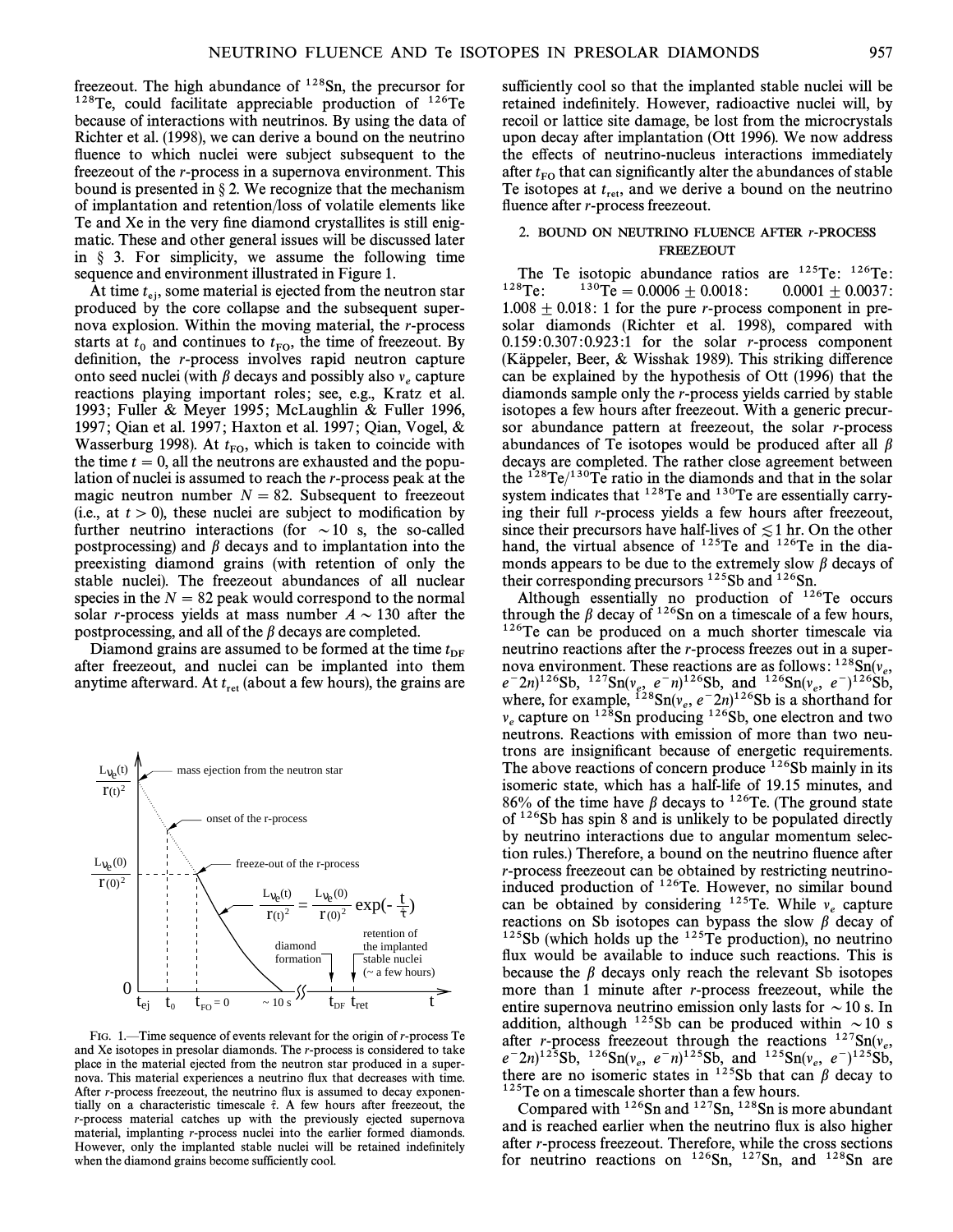similar, the reaction on  $128$ Sn is the most important one for the production of  $126$ Te. In what follows, we specifically consider the reaction  $1^{28} \text{Sn}(v_e, e^{-2n})^{126}$ Sb to derive a hound on the neutrino fluence after freezeout. We separate bound on the neutrino fluence after freezeout. We separate the process of neutrino-induced production of  $^{126}$ Te into three steps: (1) the production of  $128$ Sn through  $\beta$  decays after *r*-process freezeout, (2) the production of  $126Sb$  by <sup>128</sup>Sn( $v_e$ ,  $e^{-2n}$ )<sup>126</sup>Sb, and (3) the production of <sup>126</sup>Te through the  $\beta$  decay of <sup>126</sup>Sb. These three steps are illustrated in Figure 2.

The production of  $128$ Sn is essentially through a chain of  $\beta$  decays starting from <sup>128</sup>Pd (with  $N = 82$ ) at r-process freezeout. For simplicity, we do not consider neutrino reactions at this stage, although adding them would speed up the production of <sup>128</sup>Sn somewhat and might give a more stringent bound on the neutrino fluence. The half-life of <sup>128</sup>Sn is 59.07 minutes, and it can be taken as stable over a period of  $\sim$  10 s relevant for neutrino-induced production of  $126Sb$ . The other half-lives in the decay chain are 0.125, 0.0922, 0.34, and 0.84 s for <sup>128</sup>Pd, <sup>128</sup>Ag, <sup>128</sup>Cd, and <sup>128</sup>In, respectively. The first two half-lives are taken from Möller, Nix, & Kratz (1997), and the other two are from Firestone

et al. (1996).<br>The  $v_e$  capture on <sup>128</sup>Sn mainly proceeds through Fermi and Gamow-Teller (GT) transitions. The Fermi strength is carried by the isobaric analog state (IAS) in <sup>128</sup>Sb, which lies below the two-neutron-emission threshold. Guided by experimental data on  $128$ Te and  $130$ Te (Madey et al. 1989), we put 85% of the GT strength in the giant resonance (GTGR) states and the rest in the low-lying states. The cross section for  $128\text{Sn}(v_e, e^-2n)^{126}\text{Sb}$  is essentially determined by transitions to the GTGP states between the thresholds for transitions to the GTGR states between the thresholds for emission of two and three neutrons. The spectrum-averaged cross section for this reaction is  $\langle \sigma_{v_e,2n} \rangle = 1.65 \times 10^{-41}$ 



FIG. 2.—Three steps involved in neutrino-induced production of  $126$ Te. (a) Production of <sup>128</sup>Sn through  $\beta$  decays after r-process freezeout is shown with the relevant half-lives. Over the period ( $\sim 10$  s) of concern to (b), <sup>128</sup>Sn can be taken as stable. It decays predominantly to the short-lived isomeric state of <sup>128</sup>Sb, which in turn decays to <sup>128</sup>Te (shown in the dotted box). (b) Production of <sup>126</sup>Sb by  $v_e$  capture on <sup>128</sup>Sn is shown. It essentially proceeds through transitions to the GTGR states in <sup>128</sup>Sb that lie between the thresholds for emission of two and three neutrons (dotted lines). Due to angular momentum selection rules, <sup>126</sup>Sb is produced mainly in its isomeric state rather than its high-spin ground state. (c) Production of  $^{126}$ Te through the  $\beta$  decay of <sup>126</sup>Sb is shown. The  $\beta$  decay from the isomeric state dominates the production; see  $(b)$ . For comparison, the production of <sup>126</sup>Te through the  $\beta$  decay of <sup>126</sup>Sn on a much longer timescale is shown in the dotted box. Note that the nuclear energy levels in Fig. 1 are for illustrative purpose only and are not to scale.

cm<sup>2</sup>, where the  $v_e$  spectrum is taken to be  $f_v(E_v) \propto$ <br> $E^2$  (Fexp (F /T = 3) + 1] with an average energy  $E_v^2/[\exp{(E_v/T_v - 3)} + 1]$ , with an average energy  $\langle E_{\nu_e} \rangle = 3.99 T_{\nu_e} = 11 \text{ MeV (see, e.g., Janka & Hillebrandt)}$ <br>1989: Oian et al. 1997). The corresponding reaction rate is 1989 ; Qian et al. 1997). The corresponding reaction rate is

$$
\lambda_{v_e,2n}(t) = \frac{L_{v_e}(t)}{4\pi r(t)^2} \frac{\langle \sigma_{v_e,2n} \rangle}{\langle E_{v_e} \rangle} = 0.744 \frac{L_{v_e,51}(t)}{r_7(t)^2} \,\mathrm{s}^{-1} \;, \quad (1)
$$

where  $L_{v_e,51}$  is the  $v_e$  luminosity  $L_{v_e}$  in units of  $10^{51}$  ergs<sup>-1</sup>, and  $r_7$  is the distance r of the r-process material from the neutron star in units of  $10^7$  cm. After r-process freezeout (i.e., at  $t > 0$ ), we assume that

$$
\frac{L_{\nu_e,51}(t)}{r_7(t)^2} = \frac{L_{\nu_e,51}(0)}{r_7(0)^2} \exp\left(-\frac{t}{\hat{\tau}}\right),\tag{2}
$$

where  $\hat{\tau}$  is the characteristic decay timescale of the neutrino flux.

As mentioned earlier, the reaction  $^{128}Sn(v_e, e^{-2n})^{126}Sb$ <br>oduces  $^{126}Sh$  mainly in its isomeric state, which directly *B* produces  $126Sb$  mainly in its isomeric state, which directly  $\beta$ decays to 126Te 86% of the time. We do not consider neutrino reactions on  $126Sb$  in the production of  $126Te$ , since their effects are of the second order in the neutrino fluence.

In order to illuminate the underlying physics, we first derive a bound on the neutrino fluence after  $r$ -process freezeout using a perturbative approach and assuming that all of the four  $\beta$  decays leading to <sup>128</sup>Sn have the same rate of  $\bar{\lambda}_\beta = 1.98 \text{ s}^{-1}$ . This rate corresponds to a lifetime that  $\log_{10}$  and  $\log_{10}$  is the sum of lifetimes in the original decay chain. Without any neutrino effects, the abundance of  $128Sn$ after freezeout is

$$
Y_{128\text{Sn}}(t) = 1 - \sum_{n=0}^{3} \frac{(\bar{\lambda}_{\beta} t)^n}{n!} \exp\left(-\bar{\lambda}_{\beta} t\right), \tag{3}
$$

where we have set the abundance of  $128Pd$  at freezeout  $(t = 0)$  to unity without loss of generality. The neutrinoinduced production of <sup>126</sup>Sb over a period of  $\sim$  10 s after freezeout can be evaluated by the first order perturbation theory as

$$
(\Delta Y)_{126\text{Sb}} = \int_0^\infty \lambda_{\nu_e, 2n}(t) Y_{128\text{Sn}}(t) dt = \frac{0.744\mathcal{F}}{[1 + (\bar{\lambda}_\beta \hat{\tau})^{-1}]^4}, \quad (4)
$$

where

$$
\mathcal{F} = \int_0^\infty \frac{L_{\nu_e,51}(t)}{r_7(t)^2} dt = \frac{L_{\nu_e,51}(0)}{r_7(0)^2} \hat{\tau}
$$
 (5)

is the neutrino fluence after freezeout in units of  $10^{37}$  ergs cm<sup>-2</sup>. For practical purpose, we have taken  $\sim$  10 s as infinity in equation (4).

A few hours after *r*-process freezeout,  $86\%$  of the  $126Sb$ produced by neutrino reactions has decayed to 126Te. At the same time, the bulk of the initial <sup>128</sup>Pd has decayed to <sup>128</sup>Te. From the abundance ratio  $126\text{Te}/128\text{Te}$  $128$ Te. From the abundance ratio  $3.67 \times 10^{-3}$  in presolar diamonds, we obtain

$$
\mathcal{F} < \frac{3.67 \times 10^{-3}}{0.744 \times 0.86} \left(1 + \frac{1}{\overline{\lambda}_{\beta} \hat{\tau}}\right)^4
$$
  
= 5.74 × 10<sup>-3</sup>  $\left[1 + \left(\frac{0.505 \text{ s}}{\hat{\tau}}\right)\right]^4$ . (6)

The bound given in equation (6) is shown as the dot-dashed line in Figure 3.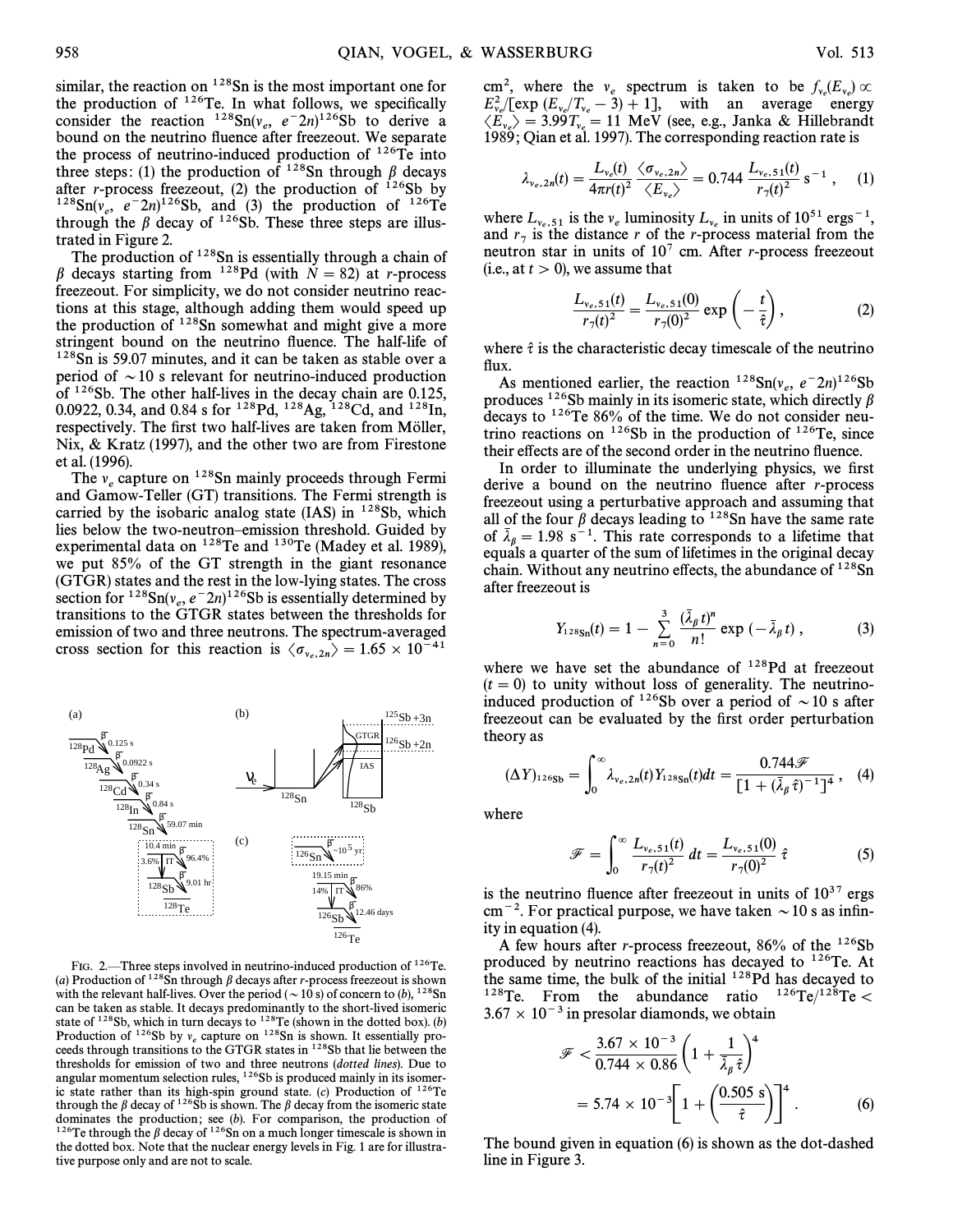

FIG. 3.—Bounds on the neutrino fluence  $\mathcal F$  and the characteristic decay timescale  $\hat{\tau}$  of the neutrino flux after freezeout of the *r*-process peak at  $A \sim 130$ . The dot-dashed line shows the approximate bound (eq. [6]) derived from the data of Richter et al. (1998) on Te isotopes in presolar diamonds. The solid line nearly parallel to it is from a more accurate calculation. The horizontal solid line is from Qian et al. (1997) and Haxton et al. (1997). The dashed line shows the neutrino fluence that may be responsible for the production of the solar r-process abundances at  $A = 124-126$ . The Te data in presolar diamonds require that such a fluence be provided by a neutrino flux with  $\hat{\tau} \lesssim 0.84$  s.

Using the actual  $\beta$  decay rates for the production of <sup>128</sup>Sn and taking into account its destruction by  $v_e$  capture with all neutron emission channels and by inelastic neutralcurrent scatterings of  $v_{\mu}$ ,  $\bar{v}_{\mu}$ ,  $v_{\tau}$ , and  $\bar{v}_{\tau}$  (see, e.g., Qian et al. 1007 for discussions of these reactions in supernovae), we 1997 for discussions of these reactions in supernovae), we have solved the system of equations for the production of  $126$ Te. The bound on the neutrino fluence obtained from this more accurate nonperturbative approach is shown as the solid line nearly parallel to the dot-dashed line in Figure 3. It is more stringent than the approximate bound in equation (6), because equation (3) underestimates the production of  $128$ Sn at earlier times when the neutrino flux is higher.

Previously, Qian et al. (1997) and Haxton et al. (1997) have derived bounds on the neutrino fluence by considering neutrino-induced neutron spallation off the *r*-process peak nuclei at  $A \sim 130$  and 195 after freezeout. They found that the final abundances at  $A = 124-126$  and 182–187 are extremely sensitive to the neutrino fluence. By requiring that the nuclei at  $A = 124-126$  not be overproduced by neutrino reactions, they put an upper bound of  $\mathcal{F} \leq 0.045$ on the neutrino fluence after freezeout. This bound is shown as the horizontal solid line in Figure 3. In addition, Qian et al. (1997) and Haxton et al. (1997) found that for  $\mathcal{F} = 0.031$ , the solar r-process abundances at  $A=124-126$  can be produced entirely by neutrino reactions after freezeout. This neutrino fluence is shown as the dashed line in Figure 3.

#### 3. DISCUSSION AND CONCLUSIONS

Using the Te data in presolar diamonds, we have derived a new bound on the neutrino fluence and the decay timescale of the neutrino flux relevant for the supernova r-process. This bound and the previous one of Qian et al.

 $(1997)$  and Haxton et al.  $(1997)$  define an allowed region shown in Figure 3 for the neutrino fluence  $\mathcal F$  and the characteristic decay timescale  $\hat{\tau}$  of the neutrino flux after freezeout of the *r*-process peak at  $A \sim 130$ . In particular, if a neutrino fluence of  $\mathcal{F} = 0.031$  is indeed responsible for the production of the solar r-process abundances at  $A=124$ <sup> $-$ </sup> 126 (Qian et al. 1997; Haxton et al. 1997), then the corresponding decay timescale of the neutrino flux is required to be  $\hat{\tau} \lesssim 0.84$  s.

The present results depend on a model for retention of only the stable isotopes after implantation of supernova r-process products into the microdiamonds. The association of supernovae with the diamond-rich residues found in several meteorites was first based on the presence of isotopically anomalous Xe (Xe-HL) that has been attributed to some aspects of the r-process (see the review by Anders  $\&$ Zinner 1993; Clayton 1989). As shown by Richter et al. (1998), the Te associated with the diamonds has a clear r-process signature and strengthens the possible connection with supernovae. In order to account for the rather close agreement between the  $^{128}$ Te/ $^{130}$ Te ratio in the diamonds and the ratio in the solar system, the radioactive precursors of 128Te would have to decay nearly completely before implantation. As noted by Richter et al. (1998), the decay of <sup>128</sup>Sn (with a half-life of  $\tau_{1/2} = 59.07$  minutes) produces  $\tau_{12}$ <sup>128</sup>Sh, predominantly in the short lived isomeric state <sup>128</sup>Sb predominantly in the short-lived isomeric state  $(\tau_{1/2} = 10.4 \text{ minutes})$  rather than the ground state  $(\tau_{1/2} = 0.01 \text{ hr})$ . It follows that the timescale for retention of  $9.01$  hr). It follows that the timescale for retention of the stable isotopes necessary to produce the observed  $128$ Te/ $130$ Te ratio in the diamonds must be at least a few hours after *r*-process freezeout; i.e.,  $t_{\text{ret}} \geq 10^4$  s. In addition, the observed bound  $125 \text{Te}/130 \text{Te} < 0.0024$  limits the decay of  $125Sb$  before implantation. Using the lifetime of  $^{125}Sb$ ,  $\tau(^{125}Sb) = 3.98$  yr, we obtain  $t_{\text{ret}} < (0.0024/0.159)\tau(^{125}Sb) = 1.9 \times 10^6$  s. This assumes that the initial *r*-process yields of the nuclei at  $A = 125$  and 130 correspond to  $^{125}Te/^{130}Te=0.159$ , the ratio of the relevant solar *r*-process abundances. Thus we obtain  $10^4 \le t_{\text{ret}} < 1.9$ <br> $\times 10^6$  s. These bounds on two are reasonably consistent with  $\times$  10<sup>6</sup> s. These bounds on  $t_{\text{ret}}$  are reasonably consistent with the retention timescale ( $\sim$  7.5  $\times$  10<sup>3</sup> s) calculated by Ott (1996) from the Xe-H data.

There are several problems that require attention. The first class of issues is related to the carbon in the diamonds. One of them is that the  $^{13}C/^{12}C$  ratio in the diamonds is very close to the solar value. While some variations have been observed (Russell et al. 1991), they are at the level of  $\sim$  1%. In addition, one has to explain how carbon phases (e.g., diamonds, graphite, SiC) could condense out of debris from a supernova when the bulk  $C/O$  ratio is less than 1. This is particularly problematic since the  ${}^{13}C/{}^{12}C$  ratio in the diamonds in no way reflects the very low  $13C/12C$  ratios associated with supernova zones having  $C/O > 1$ . The second class of issues is related to the mechanisms of selective trapping/retention of stable nuclei as compared with almost complete loss of radioactive species and the conditions under which this may take place relative to the timescales presented here. Many of these issues have previously attracted the attention of other workers. In particular, Clayton (1989) and Clayton et al. (1995) have proposed models to account for the conditions of formation of the diamonds, their carbon and nitrogen isotopic composition, and the implanted Xe. The model of Clayton et al. (1995) for diamond formation requires a timescale of  $\sim$  1 yr and assumes that the essentially solar  ${}^{13}C/{}^{12}C$  ratio is made of a